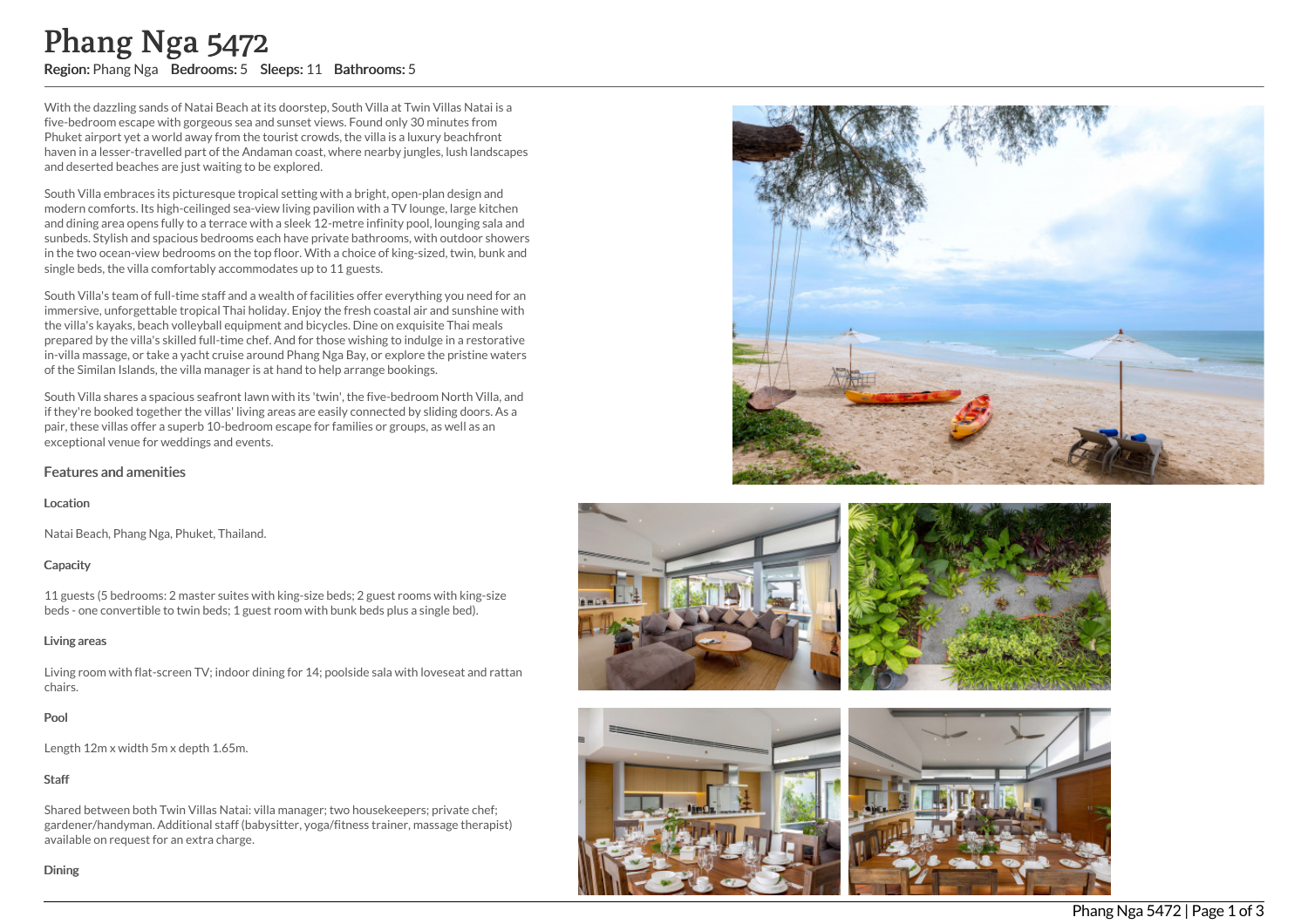A variety of Thai, Western, Chinese and barbecued dishes prepared from the villa's suggestion menu; special dietary requests accommodated.

#### **Communication**

Complimentary WiFi throughout the villa; printer.

#### Entertainment

TOT IPTV cable service living room; TVs in all bedrooms, Sonos speakers.

# For families

South Villa is well equipped for families with its beachfront location and large shared lawn, a bunk-bedded bedroom suite, swimming pools, pool toys, baby cot and high chair.

# Spa

Choose from the villa's spa menu for a restorative treatment by a professional spa or beauty specialist (extra cost applies). The villa has a massage bed that could be set up in airconditioned comfort inside or out on the pool terrace or lawn to enjoy a relaxing sea-breezecooled massage.

# **Transport**

Airport transfer, taxis and private chauffeur service may be arranged for an additional charge.

# Weddings and Events

Suitable for weddings or special events for up to 80 guests, when booked together with North Villa.

# Additional facilities

Barbecue; safety deposit boxes; four bicycles; two kayaks; beach volleyball equipment.

# Property area

600 sqm villa; 2,240 sqm land (land shared with North Villa).

# The layout

# Indoor living

- Large high-ceilinged open-plan pavilion with a living room, TV, dining for 14 and guest kitchen
- Fantastic views across the pool and lawn to the sea
- Modern, spacious guest kitchen with a large island counter and breakfast bar seating for four
- Staff kitchen hidden away behind the guest kitchen

# Outdoor living

• 12-metre pool with enticing views of the sea, surrounded by sundeck with sunbeds